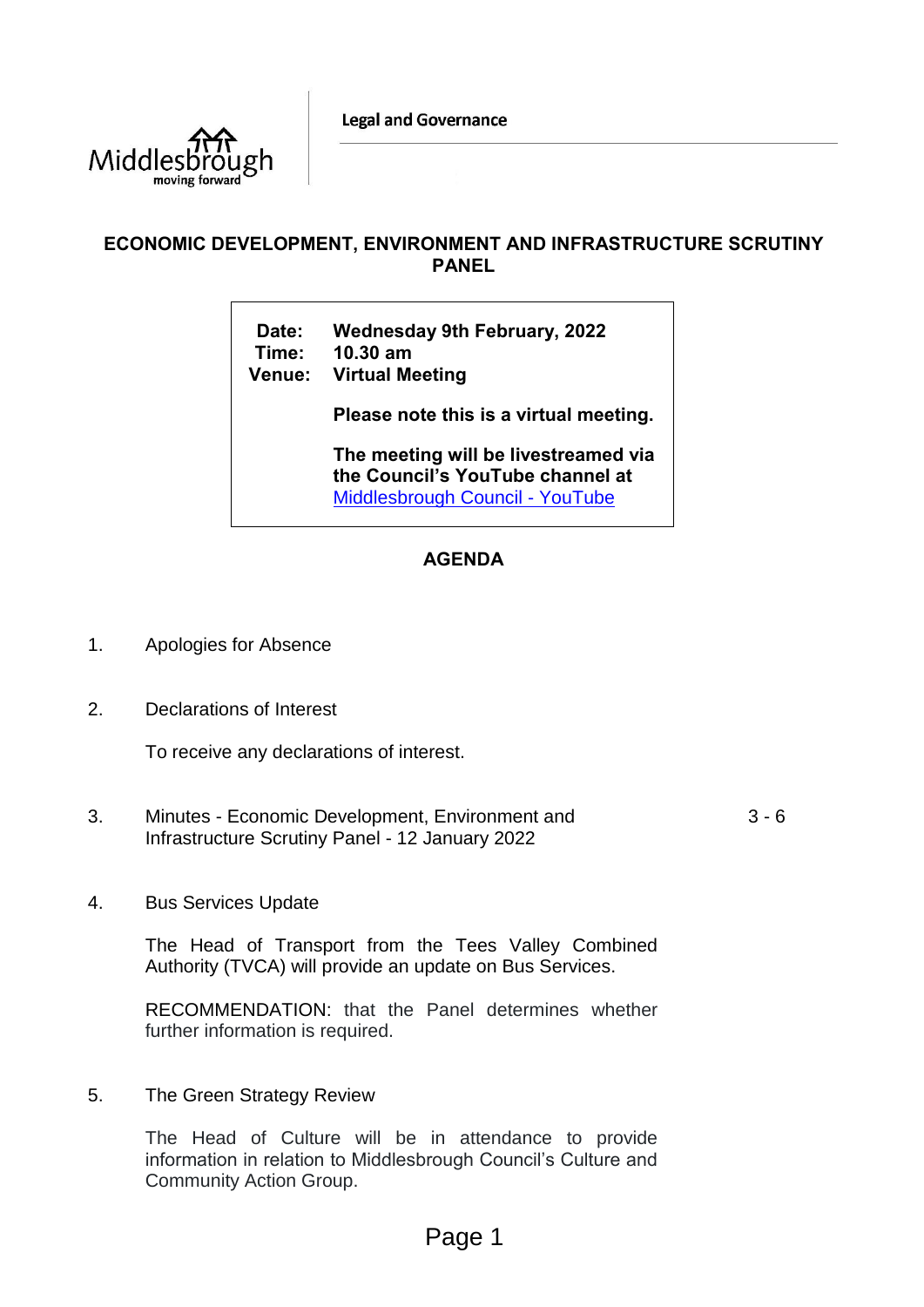RECOMMENDATION: that the Panel determines whether further information is required.

- 6. Date of Next Meeting 9 March 2022
- 7. Overview and Scrutiny Board Update

The Chair will provide a verbal update on matters considered at the meeting of the Overview and Scrutiny Board held on 18 January 2022.

8. Any other urgent items which in the opinion of the Chair, may be considered

> Charlotte Benjamin Director of Legal and Governance Services

Town Hall Middlesbrough Tuesday 1 February 2022

# MEMBERSHIP

Councillors S Walker (Chair), R Arundale (Vice-Chair), D Branson, D Coupe, T Furness, B Hubbard, T Mawston, M Saunders and M Storey

# **Assistance in accessing information**

**Should you have any queries on accessing the Agenda and associated information please contact Susan Lightwing, 01642 729712, susan\_lightwing@middlesbrough.gov.uk**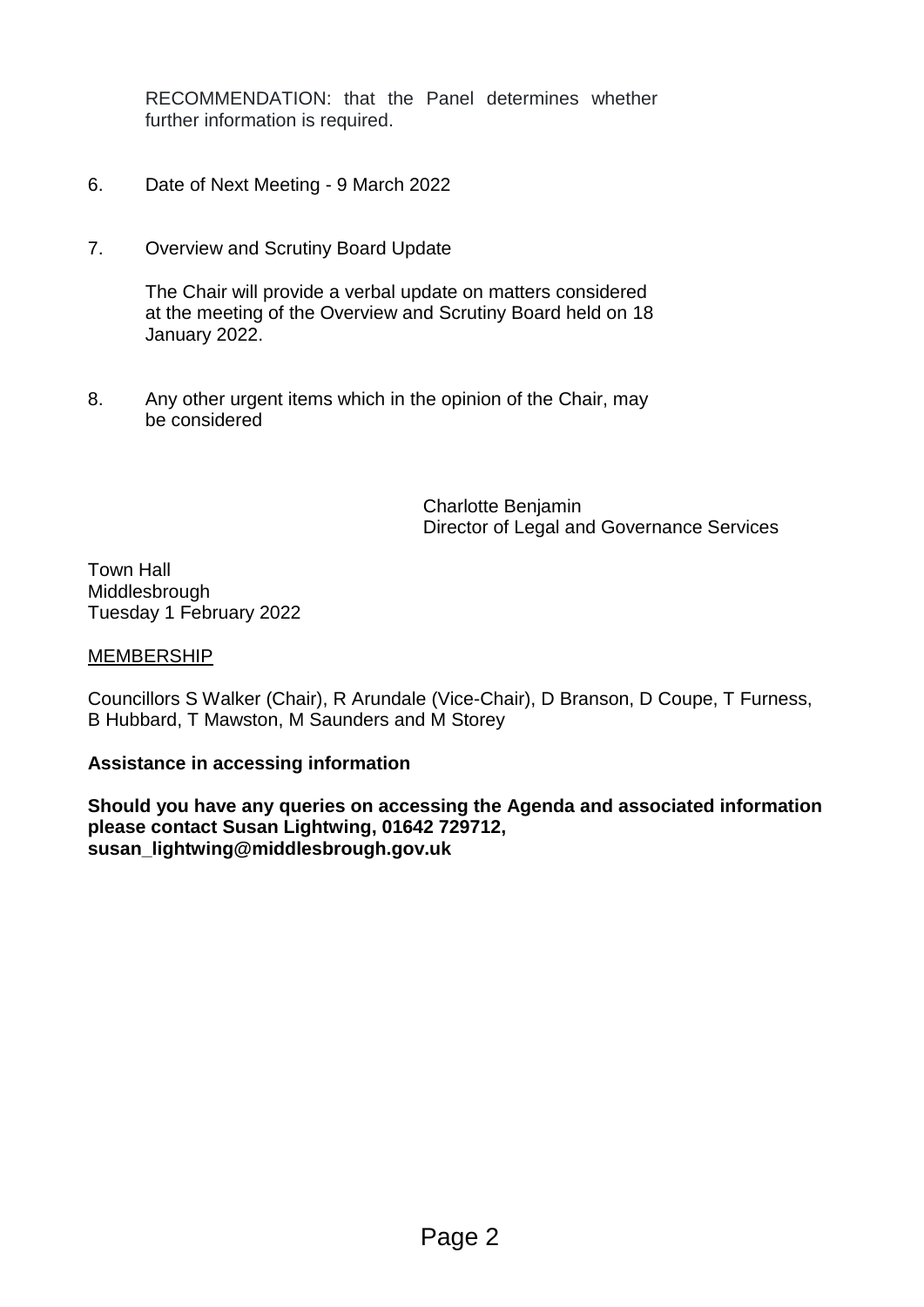### **ECONOMIC DEVELOPMENT, ENVIRONMENT AND INFRASTRUCTURE SCRUTINY PANEL**

A meeting of the Economic Development, Environment and Infrastructure Scrutiny Panel was held on Wednesday 12 January 2022.

**PRESENT:** Councillors S Walker (Chair), R Arundale (Vice-Chair), D Branson, D Coupe, T Furness, T Mawston and M Saunders

**OFFICERS:** C Cowley, G Field, S Gilmore, R Horniman, S Lightwing and J McNally

**APOLOGIES FOR ABSENCE:** were submitted on behalf of Councillors B Hubbard and M Storey

#### 21/47 **DECLARATIONS OF INTEREST**

There were no declarations of interest received at this point in the meeting.

#### 21/48 **MINUTES - ECONOMIC DEVELOPMENT, ENVIRONMENT AND INFRASTRUCTURE SCRUTINY PANEL - 1 DECEMBER 2021**

The minutes of the meeting of the Economic Development, Environment and Infrastructure Scrutiny Panel meeting held on 1 December 2021 were taken as read and approved as a correct record.

#### 21/49 **CAPTAIN COOK SQUARE SHOPPING CENTRE - REGENERATION**

The Director of Regeneration provided an update on the Captain Cook Square Shopping Centre regeneration.

The Council had purchased the Captain Cook Centre some time ago and had initially been focussing on the area around the square near to the car park. Due to some retailers leaving and proactive steps that had been taken with others, the Council now had vacant possession on quite a few units. 60,000 square feet of space had been let to Lane 7 and an E-Sports business would be moving into a unit previously occupied by Peacocks. Both units required some work to make them suitable for leisure use and the frontages would be updated. It was anticipated that both operators would be ready to open by late spring/early summer 2022. Agenda Item 3<br>
12<br>
MENT AND INFRASTRUCTURE SCRUTINY PANI<br>
Environment and Infrastructure Scrutiny Panel was<br>
Environment and Infrastructure Scrutiny Panel was<br>
ter (Chair), R Arundale (Vice-Chair), D Branson, D1<br>
Sigilmore

It was highlighted that Lane 7 already had a presence elsewhere in the town centre and at the present time the Council was not aware of any plan to close that establishment, although that would be a decision for the operators.

There were other potential occupiers who were interested in the units and the Council was looking at a reasonable range of different types of leisure use. The pipeline of potential occupiers was healthy and the Council was keen to pursue certain types of business and quality operators, rather than letting units to anyone expressing an interest. At this stage, further details of the other potential operators was commercially sensitive information.

In respect of other tenants in the Captain Cook Centre, particularly retailers, the Council had made them aware that there were other options to accommodate them if necessary. The Council now had a bigger portfolio of space available if existing tenants felt their business did not fit well with the increased leisure use within the Square and wished to relocate elsewhere in the town centre.

The Council had a plan to ensure that the upper floors of the units in the Captain Cook Square were brought into use and not used solely for storage as was generally the case presently. The lettings agreed to date involved usage of the upper floors which would necessitate some changes to the outside of the buildings. The Council was prepared to fund some alterations to frontages, however, they would be relatively cosmetic changes unless the occupiers wanted something different.

Work would also be undertaken to improve the frontage of the bus station and it was confirmed that there was no current plan to move the bus station to a different location.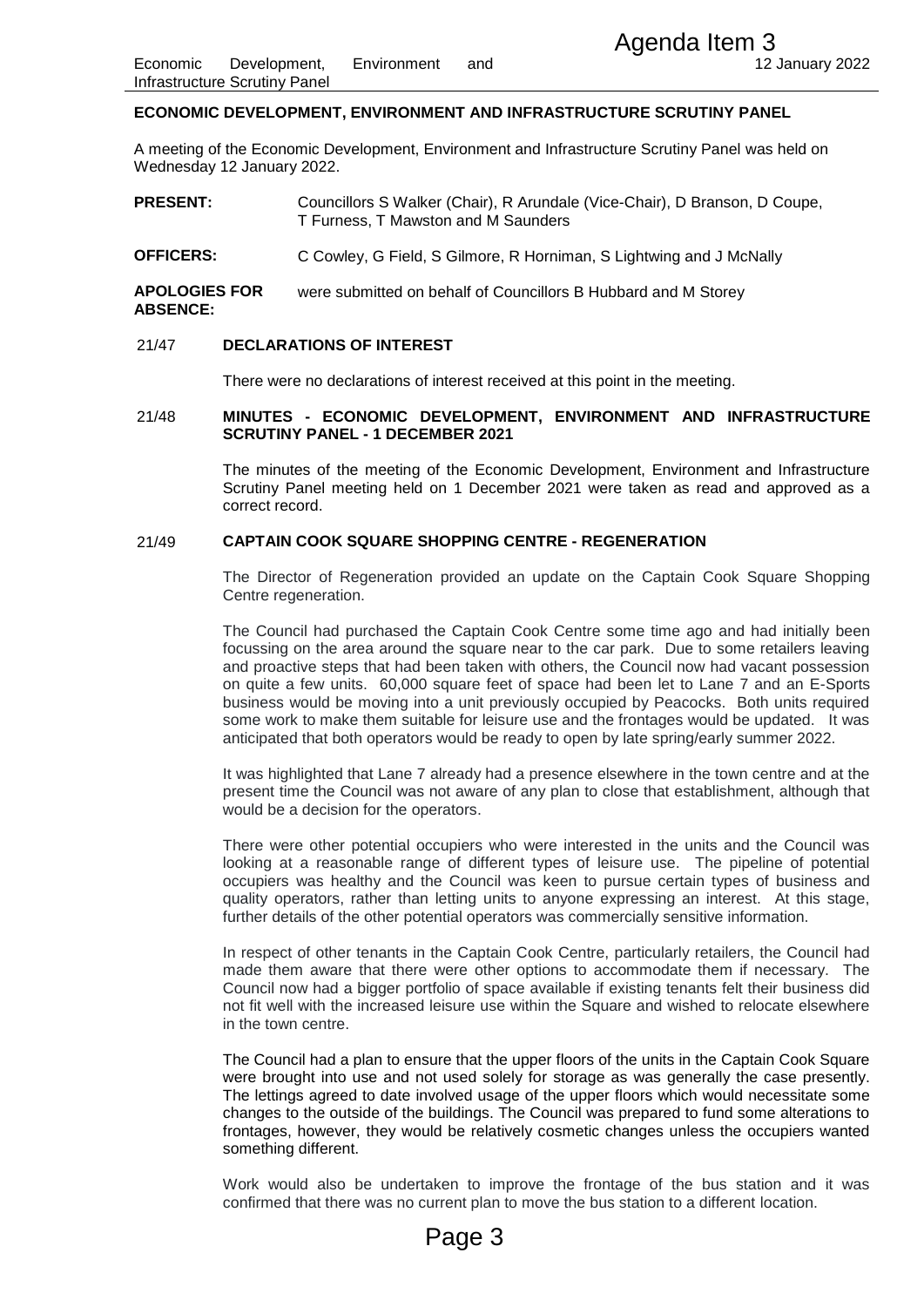Some of the potential occupiers were also looking at providing an outdoor terrace. The curtilage of the units included the space up to where the canopy ended. That outdoor space could be used for outdoor eating or potentially other activities. It was the intention that the central area in the square would provide something that would inevitably be seasonal. It could be used as an events space at times, or for extending the eating and drinking potential of different venues to fit their plans. The scale to which venues could use the space would increase and decrease in line with other things that were planned, probably on a seasonal basis.

One consideration for using the central square for events would be whether it could be covered to allow for events in any weather. Whilst it would be difficult and very expensive to install a permanent structure, ideas a temporary structure would be explored.

With regard to the very recent purchase of the Cleveland Centre, it was clarified that this included the shopping centre, car park, former Barclaycard unit and Barclays Bank unit on Corporation Road. The Sports Direct Unit and Centre North East building were not included. The hotel unit formed part of the freehold of the property and was currently under an active lease to the hotel owners. The Council provided a principal loan of approximately £7 million for the hotel in 2016/2017, which was match funded by private investment. The hotel generated a revenue return for the Council of approximately £250,000 per annum. Once the loan expired, the Council could be paid out, or potentially choose to maintain that long term interest if the income revenue was worthwhile.

With regard to the Cleveland Centre, the Council had taken ownership with the intention of operating it as it was for now. Areas such as the car park could be re-purposed as it was larger than was needed for centre shoppers. Potentially the size and designation of spaces could be altered or offered to businesses that wished to buy car parking space in the town centre. However, there were no firm plans at the current time to make any fundamental changes. A request that the scale model of the Endeavour ship was reinstated was noted.

Panel Members congratulated all those involved in the purchase of the Cleveland Centre and the actions taken to secure the town centre.

**AGREED** that the information provided was received and noted.

# 21/50 **THE GREEN STRATEGY REVIEW**

The Head of Economic Growth and the Transport and Infrastructure Manager were in attendance and provided information in relation to the Green Strategy.

The Directorate led on two of the themes within the Green Strategy: the Local Economy theme: how we build our economy and support local businesses to change their behaviours and become more sustainable, and the Sustainable Transport Theme. It was highlighted that this did not limit the Directorate's involvement in other issues, which included the cross cutting themes within Planning, management of Council buildings, the corporate estate, and policies and procedures.

Largely it was for the Council to set an example and provide information and infrastructure to allow businesses and residents, as well as the Council itself, adopt sustainable behaviours and strategies. To do that, the Council needed to provide credible and affordable alternatives for public transport, in particular for people to navigate around the town, and make those positive behaviours more instinctive and not seen as a personal burden or a compromise for individuals or businesses.

The Council's actions in relation to its Green Strategy, were increasingly important given climate change, and especially the current acute situation with energy costs. As well as finding ways to reduce energy consumption, it was vital to find alternative sustainable energy sources to actually drive the economy, both in terms of businesses and transport.

Many principles of the Green Strategy had already been embedded in departmental and Council work for some time. Much of the work was based on existing powers that the Council had and ensuring policies aligned with the Council's aims and existing resources. The Council was exploring new opportunities in emerging funding programmes which involved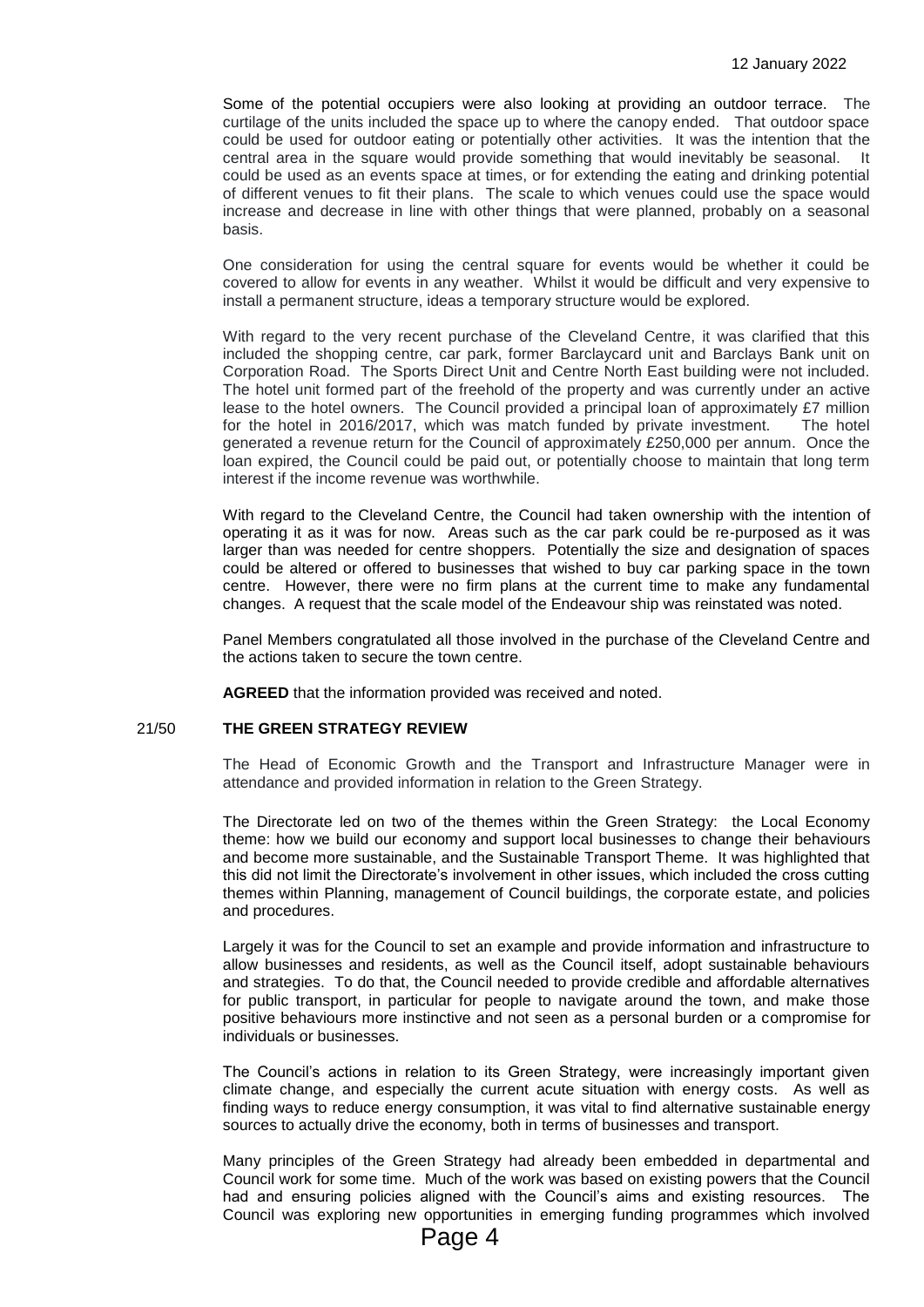cross-working with other authorities and the Tees Valley Combined Authority (TVCA). As well as the emerging Levelling Up funding programmes, the new Shared Prosperity Fund, would hopefully be available later this year. This fund would be the successor to the previous European funding that was largely targeted at energy efficiency and sustainability measures.

In relation to the Sustainable Transport Action Group the Council were developing and expanding the walking and cycling network to encourage a modal shift for Middlesbrough residents, businesses and workers who commuted in and out of Middlesbrough each day.

Within the Local Implementation Plan (LIP) the Council had followed Department for Transport (DFT) guidance and national policy and flipped the road user hierarchy to ensure that pedestrians and cyclists had priority on the road and not predominantly car users. It was acknowledged that it would be a slow process to embed this aim across Middlesbrough but it would ultimately provide gains across the town.

New cycle lanes along Low Lane had been implemented during the last year to ensure new housing developments were connected with existing network and to improve east/west connectivity. The cycle networks were intended to be used by both commuters and families. The Council was developing a travel planning service, which would be embedded in the planning process. When residents moved into new housing developments they would have information, advice and guidance as to how they could access their new neighbourhood and network better than they might have previously. Moving house was an opportunity for people to change their travel habits so the Council wanted to seize that opportunity and work with Housing Developers to hopefully secure some Section 106 funding for new schemes across the town.

Through the Tees Valley Combined Authority (TVCA), the Council was in regular contact with transport operators and providers. Operators were keen to expand their networks and grow their services but plans had been severely impacted by the Covid 19 pandemic. Public transport usage had declined during the past eighteen months and the future of the public transport network was uncertain in terms of what the new normal would become.

The five Tees Valley Local Authorities and the TVCA had been working collaboratively with bus operators to establish a Bus Service Improvement Partnership (BSIP). Draft documentation for the partnership was currently out to consultation. It was hoped that the Partnership would help re-route services from different parts of the town to provide better coverage. It was noted that services needed to be financially viable and the Council had not funds to provide subsidies as had been the case in the past.

Work was also ongoing in respect of the rail network and the various franchises to increase more sustainable transport options at each station.

Another key aim was to continue to improve the air quality in Middlesbrough.Monitoring at various junctions in and out of Middlesbrough had shown that there had been improvement in the air quality. One measure was to introduce 20 mph speed limits because low vehicles in urban areas naturally improved the air quality. Most residential areas in Middlesbrough had 20 mph speed limits but there were still a couple of areas where they needed to be implemented. The Council was working with the TVCA to secure additional funding to put more schemes in.

Concern was raised regarding the lack of bus services in the south of Middlesbrough, which was also an area of major housing development. It was suggested that the Council should press for a Passenger Transport Authority for the whole of the Tees Valley area. It was clarified that TVCA was the strategic transport authority for the area. The BSIP would give the local authorities more power to work with local operators and encourage the introduction of smart cards, easy payments options, marketing to encourage young people onto buses and get people out of their cars and onto public transport. Whilst it was a voluntary partnership there was a signed agreement between operators, local authorities and the TVCA. The timescale was for the BSIP to be in place by April 2022. Bus operators were acutely aware of the BSIP and that the Council was keen for them to work on filling in the gaps in the network.

One of the problems of building new housing estates was that initially there were no amenities, shops or facilities and residents had to either walk or travel by car. It was suggested that the infrastructure needed to be included at the time of construction, so that, for